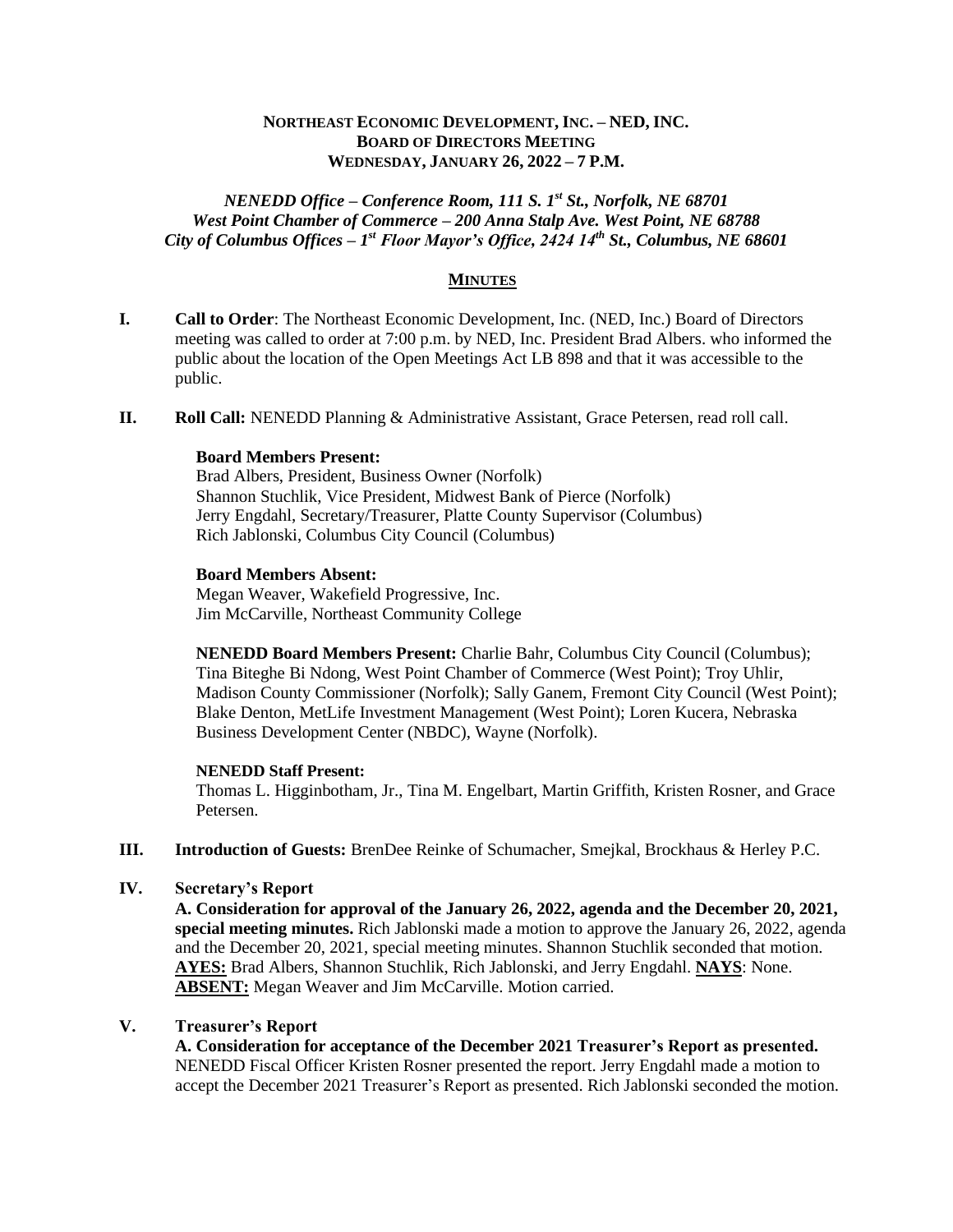**AYES:** Brad Albers, Shannon Stuchlik, Rich Jablonski, and Jerry Engdahl. **NAYS**: None. **ABSENT:** Megan Weaver and Jim McCarville. Motion carried.

#### **VI. Discussion Items**

**A. Quarterly Loan Review.** NENEDD Fiscal Officer Kristen Rosner presented the report. Kristen said there are currently 232 loans with less than \$12,500 in delinquent payments.

### **VII. Action Items**

**A. Consideration to appoint Elizabeth McManigal to finish Jan Wietfeld's term on the Northeast Revolving Loan Fund (RLF) Committee through June 2022. Each term is 3 years.** NENEDD Deputy Director Tina M. Engelbart presented. The Northeast Revolving Loan Fund (RLF) Committee is a 9-member group that reviews NENEDD, NED, Inc's and local community's business loans and makes recommendations for approval. Jan Wietfeld was a vice president at Citizen's State Bank in Leigh until her retirement at the end of 2021. Elizabeth McManigal resides in rural Hubbard and is a loan officer at CharterWest Bank in Pender. Brad Albers made a motion to appoint Elizabeth McManigal to finish Jan Wietfeld's term on the Northeast Revolving Loan Fund (RLF) Committee through June 2022. Rich Jablonski seconded the motion. **AYES:** Brad Albers, Shannon Stuchlik, Rich Jablonski, and Jerry Engdahl. **NAYS**: None. **ABSENT:** Megan Weaver and Jim McCarville. Motion carried.

**B. Recommendation to deny applicant #101632 for owner occupied housing rehabilitation funds up to the amount of \$41,125.00.** NENEDD Housing Specialist Martin Griffith presented. The house under consideration is in considerable disrepair and is not structurally sound. The cost of the repairs needed for this house to meet the required Minimum Rehabilitation Standards will greatly exceed the rehabilitation project cost limits listed in section 4.5 (Economic Feasibility for Rehabilitation) of the Housing Rehabilitation Program Guidelines. Therefore, it is deemed not economically feasible for the Housing Rehabilitation Program. Shannon Stuchlik made a motion to deny applicant #101632 for owner occupied housing rehabilitation funds up to the amount of \$41,125.00. Brad Albers seconded that motion. **AYES:** Brad Albers, Shannon Stuchlik, Rich Jablonski, and Jerry Engdahl. **NAYS**: None. **ABSENT:** Megan Weaver and Jim McCarville. Motion carried.

**C. Recommendation to approve applicant #101671 for owner occupied housing rehabilitation funds up to the amount of \$25,000.00.** NENEDD Housing Specialist Martin Griffith presented. The property is located in Laurel, is 1,693 square feet and cost of repairs per square foot is \$12.00. The house under consideration is structurally sound, in good condition, and after repairs will meet or exceed all of the required Minimum Rehabilitation Standards, therefore is deemed economically feasible for the NED, Inc. Owner Occupied Housing Rehabilitation Program. Funding will be provided by NED, Inc. Reuse. This is a 2% interest loan up to 20 years. Brad Albers made a motion to approve applicant #101671 for owner occupied housing rehabilitation funds up to the amount of \$25,000.00. Rich Jablonski seconded that motion. **AYES:** Brad Albers, Shannon Stuchlik, Rich Jablonski, and Jerry Engdahl. **NAYS**: None. **ABSENT:** Megan Weaver and Jim McCarville. Motion carried.

**D. Recommendation to approve direct homebuyer assistance applicant #101718.** NENEDD Housing Specialist Martin Griffith presented. NENEDD staff have reviewed the application and are recommending approval for direct homebuyer assistance in the amount of \$24,000 for applicant #101718, contingent upon the creation of an escrow account before loan closing for exterior repairs when the weather allows. This is a 0% Deferred Interest Loan, due upon transfer of title. Rich Jablonski made a motion to approve direct homebuyer assistance applicant #101718. Brad Albers seconded that motion. **AYES:** Brad Albers, Shannon Stuchlik, Rich Jablonski, and